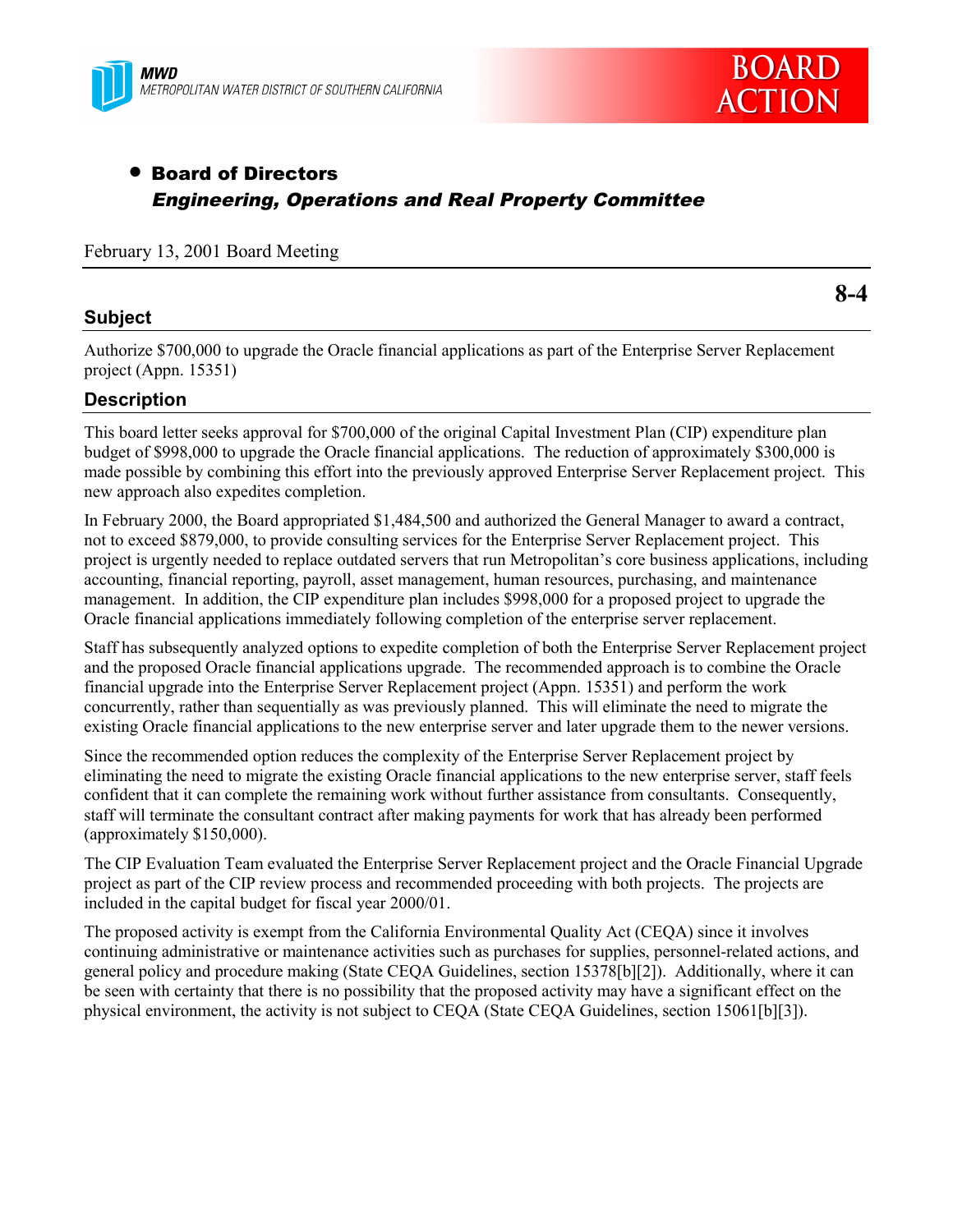# **Policy**

Metropolitan Water District Administrative Code Section 5108: Appropriations

## **Board Options/Fiscal Impacts**

#### **Option #1 – Combine the Projects and Perform Work Concurrently**

- a. Increase existing Appropriation No. 15351 by \$700,000 to a total of \$2.184 million;
- b. Combine the Oracle financial applications upgrade into the Enterprise Server Replacement project; and
- c. Authorize staff to perform all work necessary to upgrade the Oracle financial applications in addition to the previously authorized work for the enterprise server replacement.

This option expedites project completion, reduces the cost of consulting services, eliminates some of the originally envisioned application migrations, and saves approximately \$300,000.

**Fiscal Impact:** \$2.184 million of budgeted capital program expenditures.

#### **Option #2 – Status Quo – Continue with Separate Projects**

- a. Authorize a new appropriation of \$998,000 for the Oracle Financial Upgrade project; and
- b. Authorize staff to perform all work necessary to upgrade the Oracle financial applications after the enterprise server replacement is complete.

This option delays project completion by approximately six months as compared to Option #1, does not reduce the cost of consulting services, has higher project risk because it does not eliminate some of the originally envisioned application migrations, and does not take advantage of the potential cost savings. **Fiscal Impact:** \$2.482 million total program expenditure.

## **Staff Recommendation**

Option #1

Wolfe 1/11/2001 *Roy L. Wolfe Date*

*Manager, Corporate Resources*

1/19/2001 *General Manager Date*

## **Attachment 1—Financial Statement**

BLA #733